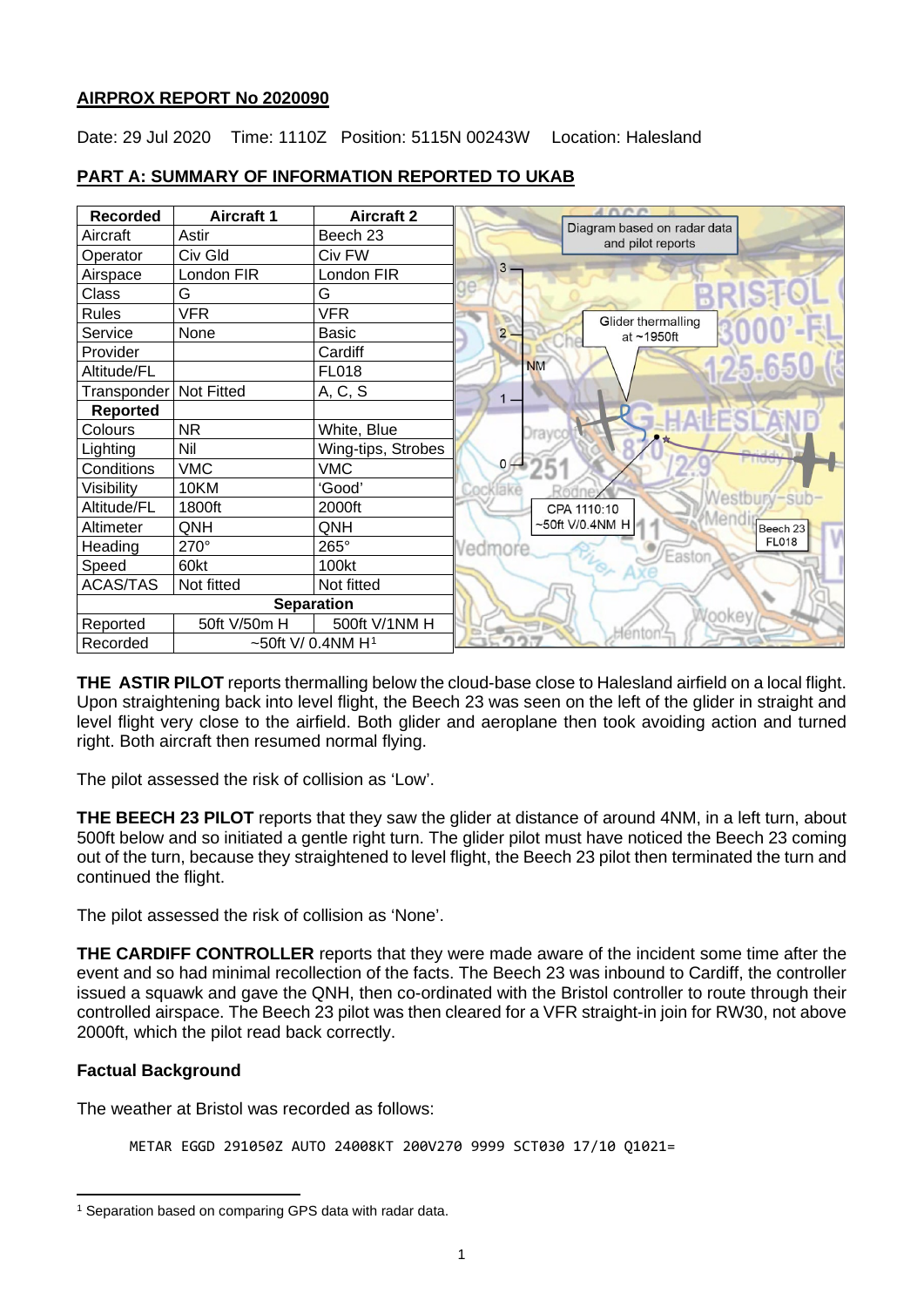### **Analysis and Investigation**

### **CAA ATSI**

An Airprox occurred in Class G airspace between an Astir glider and a Beech 23. The Astir pilot was thermalling below the cloud base and operating in the local area around Halesland Airfield. The Beech 23 pilot was tracking toward Cardiff Airport from the east-southeast. The screenshots below display the position of the Beech 23 on the area radar replay and may not be indicative of what was displayed to the Cardiff Radar controller at the time of the event. The Astir was not visible on the area radar replay at any time and was unknown traffic to the Cardiff controller.

At 1108:20 the Beech 23 pilot made initial contact with the Cardiff Radar controller and the following exchange took place:

Pilot: "C*ardiff radar (callsign)"* ATCO: "*(Callsign) Cardiff"* Pilot: *"(Callsign) inbound from Boscombe Down, just approaching Cheddar, two thousand feet on one zero two one, information hotel, request basic service.* ATCO: "*(Callsign) hotel is current, Cardiff QNH one zero two one, squawk three six one four"* Pilot: "*three six one four (callsign)"* ATCO: "*(Callsign) confirm QNH one zero two one"* Pilot: "*er one zero two one"*

At 1109:07 the transponder code was observed to change from 5077 (monitoring Bristol Radar) to 3614 (Cardiff Radar). The level of the aircraft was displayed as Flight Level 018. The QNH set within the Radar Display processor was 1021hPa (216ft difference) resulting in an altitude of 2016ft. (Figure 1).



Figure 1 – 1109:07

CPA was believed to have occurred at 1110:10**,** with the Beech 23 being 0.1NM SSE of the reported position of the Airprox (Figure 2). Although the altitude of the Beech 23 was calculated to be in the region of 2000ft, the altitude of the glider was not known.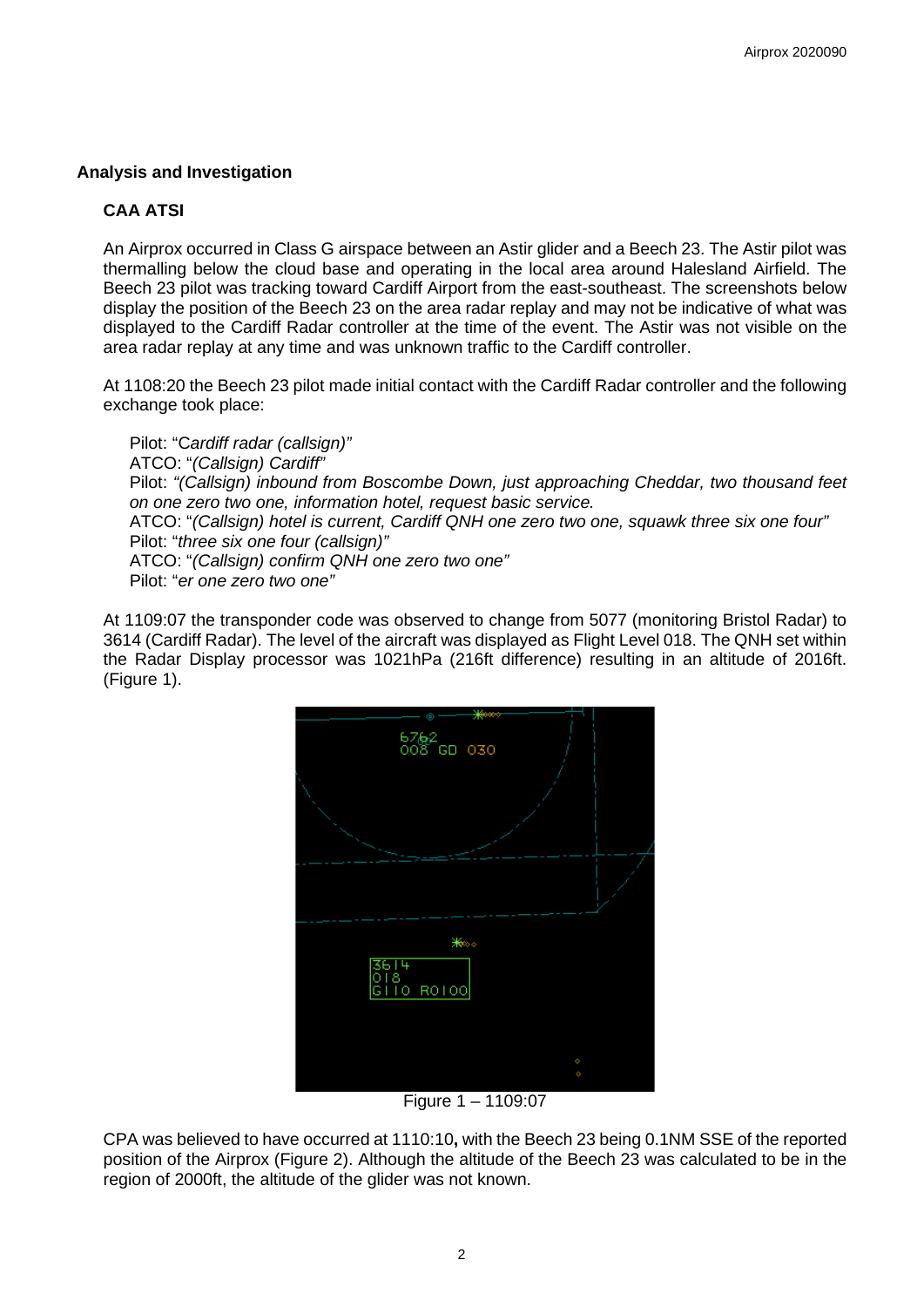

Figure 2 – 1110:10

At 1110:40 the controller gave the joining details for Cardiff, which the Beech 23 pilot acknowledged. No formal agreement was reached between the Cardiff controller and the pilot of the Beech 23 regarding what type of ATC service was being provided. For the purposes of the investigation it has been assumed that the Basic Service requested by the pilot was provided. The controller had no recollection of the event and was unaware of the presence of the glider. As such no warning could be issued to the Beech 23 pilot. The Airprox occurred within Class G airspace where the avoidance of other traffic is ultimately the responsibility of the pilots, regardless of whether or not a warning has been issued.

# **UKAB Secretariat**

The Astir and Beech 23 pilots shared an equal responsibility for collision avoidance and not to operate in such proximity to other aircraft as to create a collision hazard.<sup>[2](#page-2-0)</sup> If the incident geometry is considered as head-on or nearly so then both pilots were required to turn to the right.<sup>[3](#page-2-1)</sup> If the incident geometry is considered as converging then the Beech 23 pilot was required to give way to the Astir. [4](#page-2-2)

# **Cardiff ATC Investigation**

Cardiff radar's workload and traffic loading was medium with VFR traffic, IFR traffic, IR training traffic and St Athan active. At 11:08.20 the [Beech 23 C/S] reported on the radar frequency at Cheddar at 2000ft, the controller issued squawk 3614 and QNH 1021. At 11:09.56 a primary only return appeared in almost the same place as [Beech 23 C/S] (figure 3). The primary only contact disappeared from radar display after 4sec. At the time of the Airprox the controller was dealing with numerous other aircraft, both inbound to Cardiff and transiting in the local area.

<span id="page-2-1"></span><span id="page-2-0"></span><sup>&</sup>lt;sup>2</sup> SERA.3205 Proximity.<br><sup>3</sup> SERA.3210 Right-of-way (c)(1)

<span id="page-2-2"></span><sup>&</sup>lt;sup>4</sup> SERA.3210 Right-of-way (c)(2) Converging.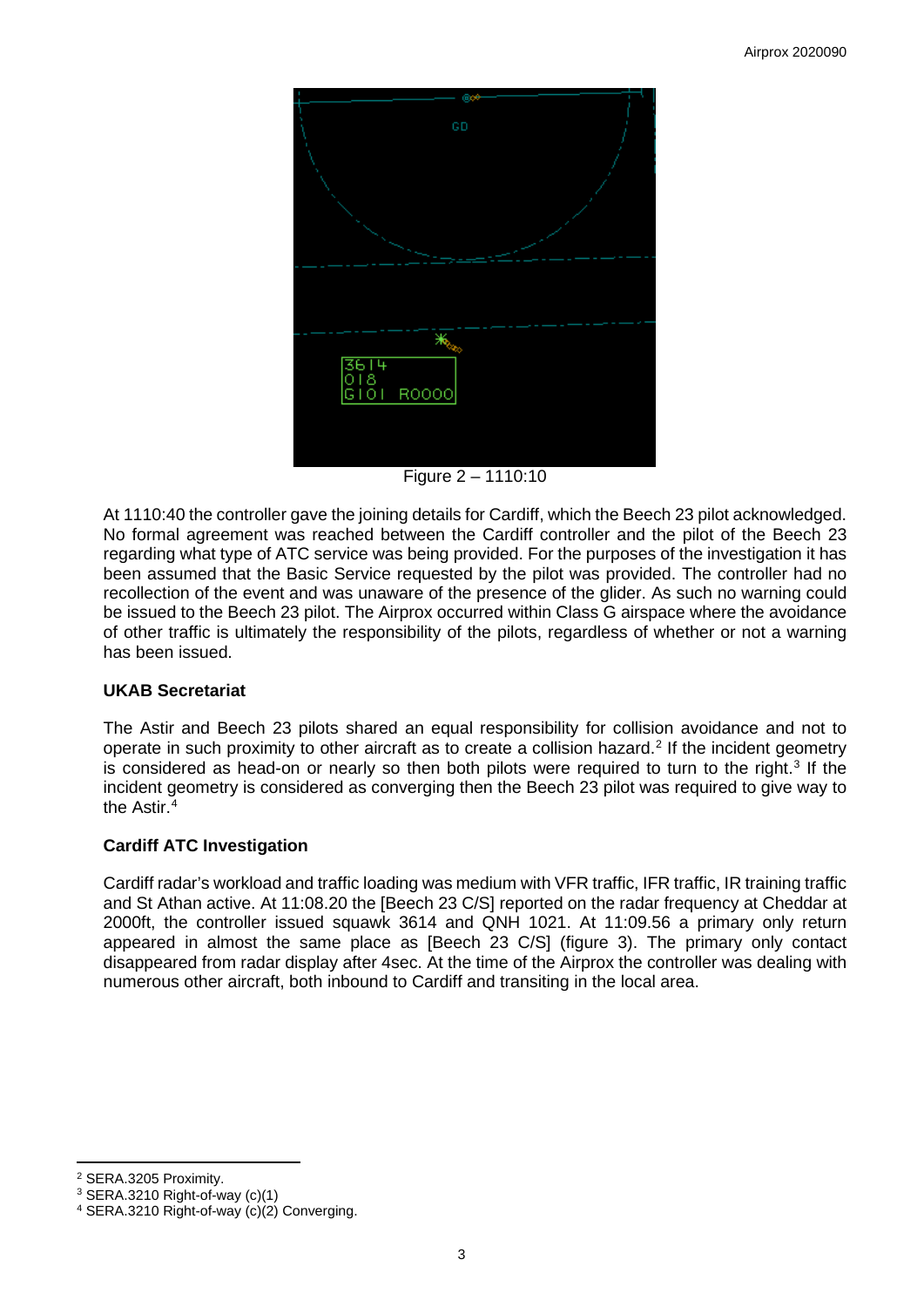

Figure 3: Image taken from Cardiff radar replay

The post-incident investigation was able to confirm using a 'through the wall' radar replay that the unknown primary return that appeared adjacent to [Beech 23 C/S] was an aircraft and not just radar clutter. However the 'at the glass' presentation used operationally by the ATCO only displayed an intermittent primary radar return for 4sec. Therefore, it can be confirmed that there was, at the reported time of the event, a pop-up aircraft contact south of Bristol in proximity to the Beech 23. It was believed to be the glider in question, although it had not been possible for the Cardiff investigator to positively confirm this and neither had an assessment of actual proximity been able to be made due to there being no altitude information.

Under a Basic Service, the ATCO was not obliged to continuously monitor or provide routine Traffic Information to the Beech 23 pilot. They had other workload tasks and did not observe the primaryonly contact at the time of the event. The activity of the Halesland gliding site to the south of Bristol was not known to Cardiff ATC as this is an area where the unit has not historically provided a Lower Airspace Radar Service (LARS). Due to its proximity to Bristol Airport and associated controlled airspace the LARS in this area had previously been provided by Bristol Radar, but this service was no longer available.

No generic Traffic Information was given as there was no definite indication of any traffic in the vicinity, the ATCO did not observe the return during the 4sec that it displayed and was unaware of the activity of the Halesland gliding site. There are two gliding sites south of Bristol (Mendip gliding and Halesland gliding site) but under current procedures, Cardiff ATC does not receive notification of their activity status. Due to Bristol relinquishing LARS services, Cardiff radar does now work traffic in different areas where previously Bristol would have worked the traffic. The route flown by the Beech 23 took them close to the Halesland gliding site which increased the likelihood of interaction with glider traffic, although when interviewed, the controller did not recall seeing any strong radar indications of glider traffic on that day.

### **Comments**

### **BGA**

It's particularly disappointing that the Beech 23 pilot chose to overfly an active and promulgated gliding site well below the maximum winch launch height even though they had seen a glider ahead.

### **Summary**

An Airprox was reported when an Astir glider and a Beech 23 flew into proximity at Halesland glider site at around 1110Z on Wednesday 29<sup>th</sup> July 2020. Both pilots were operating under VFR in VMC, the Astir pilot was not in receipt of an Air Traffic Service and the Beech 23 pilot in receipt of a Basic Service from Cardiff.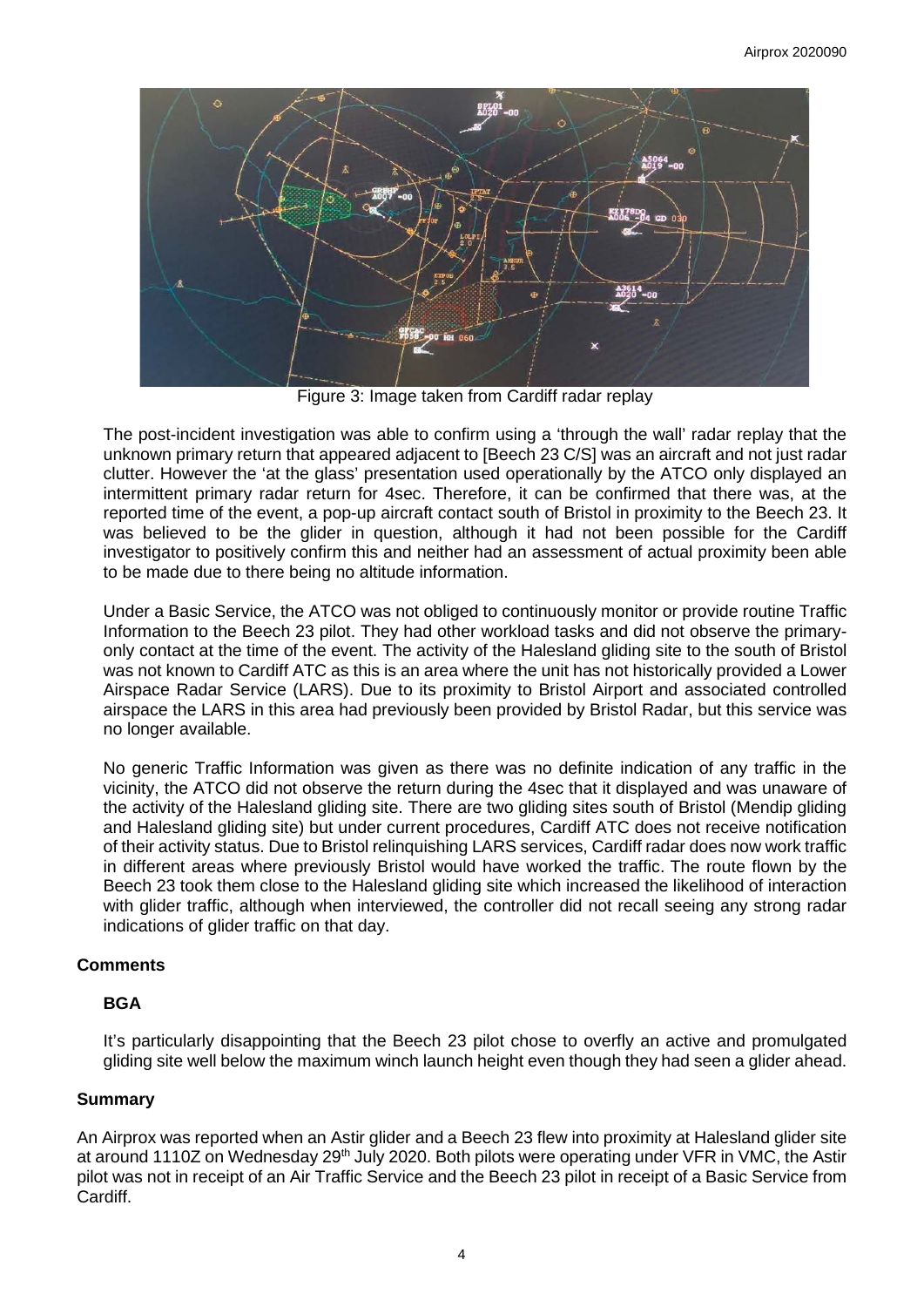### **PART B: SUMMARY OF THE BOARD'S DISCUSSIONS**

Information available consisted of reports from both pilots, radar photographs/video recordings and reports from the air traffic controllers involved. Relevant contributory factors mentioned during the Board's discussions are highlighted within the text in bold, with the numbers referring to the Contributory Factors table displayed in Part C.

Due to the exceptional circumstances presented by the coronavirus pandemic, this incident was assessed as part of a 'virtual' UK Airprox Board meeting where members provided a combination of written contributions and dial-in/VTC comments.

The Board first looked at the actions of the Beech 23 pilot. They wondered why the pilot had not planned to avoid Halesland, or at least climbed to be above the winch launch height which was published on VFR charts (**CF2**, **CF3**). They noted that the CAA published advice on avoiding glider sites in its Skyway Code<sup>[5](#page-4-0)</sup> and additionally, the latest GASCO safety seminars went further by recommending that pilots avoid gliding sites by at least 1NM, or 2000ft above the winch launch height<sup>[6](#page-4-1)</sup>. The Beech 23 pilot did not have any prior situational awareness about the glider from ATC, because Cardiff Radar was not aware that the glider site was active and the aircraft was not fitted with a CWS (**CF4**). However, they did become visual with the glider at some distance, reported at 4NM, so members wondered why they continued towards the glider and did not take earlier action to avoid, rather than continue to a point that was close enough to cause concern to the glider pilot (**CF7**). Some members opined that the Beech 23 pilot could have asked for a Traffic Service and therefore may have received more information on the glider activity, however, they were informed by the NATS adviser that Cardiff could not provide a radar service below 3000ft in that area.

Turning to the Astir pilot, they were thermalling in the vicinity of the gliding site and without a CWS that could detect the transponder of the Beech 23, had no knowledge that it was transiting through the area (**CF4**). They did not see the Beech 23 until it was relatively close (**CF5**), and members thought that the startle factor probably influenced their assessment of range (**CF6**). However, despite the late sighting the pilot was able to take some avoiding action by turning right.

The Board heard from the NATS advisor that now that Bristol ATC no longer provide a LARS in the area, Cardiff ATC were finding that pilots were calling them further away than was previously the case. Cardiff did not have Halesland glider site marked on their radar map, because previously they would not have needed it, however the ATC investigation had made a recommendation to have the glider site marked on the radar map for the future, and the Board were heartened to hear this. Notwithstanding, the controller was providing a Basic Service and so was not required to provide Traffic Information (**CF1**) and so the Board agreed that not having the glider site marked on the radar map did not contribute to this Airprox. The Board were informed that Cardiff ATC did not know that Halesland were active at the time of the Airprox. A gliding member confirmed that the gliding club did have an LOA in place with Bristol ATC of which aspects, such as notifying activity, had fallen out of use, but that the gliding club would reinvigorate it going forward. Again the Board were heartened to hear this and urged them to include Cardiff ATC in such notification.

When determining the risk, members quickly agreed that because the Beech 23 pilot had been visual with the glider, there had been no risk of collision. However, they assessed that the separation of the two aircraft, together with the late sighting by the glider pilot and the positioning of the Beech 23 over the glider site, described a situation where safety had been degraded and accordingly assigned a Risk Category C.

<span id="page-4-0"></span><sup>&</sup>lt;sup>5</sup> CAA Skyway Code[: https://publicapps.caa.co.uk/docs/33/CAP1535\\_Skyway\\_Code\\_V2\\_INTER.pdf](https://publicapps.caa.co.uk/docs/33/CAP1535_Skyway_Code_V2_INTER.pdf)

<span id="page-4-1"></span><sup>6</sup> For details on GASCO safety seminars: <https://www.gasco.org.uk/flight-safety-information/safety-evenings>